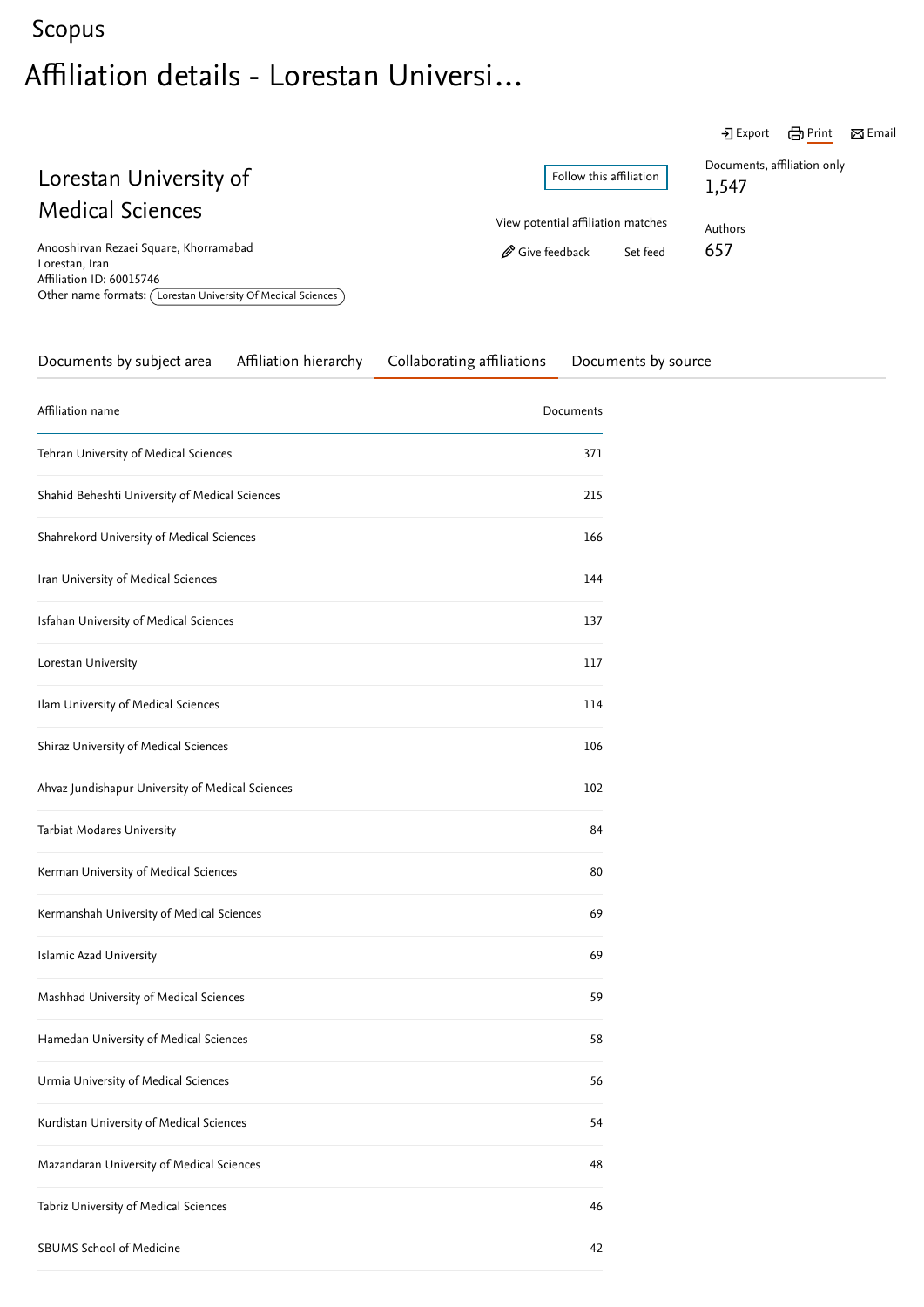| Affiliation name                                          | Documents |
|-----------------------------------------------------------|-----------|
| Zanjan University of Medical Sciences                     | 35        |
| Golestan University of Medical Sciences                   | 35        |
| Baqiyatallah University of Medical Sciences               | 34        |
| Hormozgan University of Medical Sciences                  | 33        |
| Pasteur Institute of Iran                                 | 33        |
| Arak University of Medical Sciences                       | 32        |
| Alborz University of Medical Sciences                     | 32        |
| Islamic Azad University, Khorramabad Branch               | 31        |
| Guilan University of Medical Sciences                     | 28        |
| Shahid Sadoughi University of Medical Sciences            | 27        |
| University of Tehran                                      | 27        |
| Islamic Azad University, Science and Research Branch      | 27        |
| Zahedan University of Medical Sciences                    | 25        |
| Qom University of Medical Sciences                        | 25        |
| Università degli Studi di Genova                          | 24        |
| Babol University of Medical Sciences                      | 23        |
| Qazvin University of Medical Sciences                     | 23        |
| Shahid Beheshti University                                | 23        |
| University of Social Welfare and Rehabilitation Sciences  | 23        |
| Shahroud University of Medical Sciences                   | 23        |
| Payame Noor University                                    | 22        |
| Iranian Ministry of Health and Medical Education          | 21        |
| Gonabad University of Medical Sciences                    | 21        |
| Shohadaye Ashayer Hospital                                | 21        |
| Urmia University                                          | 20        |
| Ardabil University of Medical Sciences                    | 20        |
| Islamic Azad University, Shahrekord Branch                | 19        |
| Kashan University of Medical Sciences and Health Services | 18        |
| Razi University                                           | 18        |
| Birjand University of Medical Sciences                    | 18        |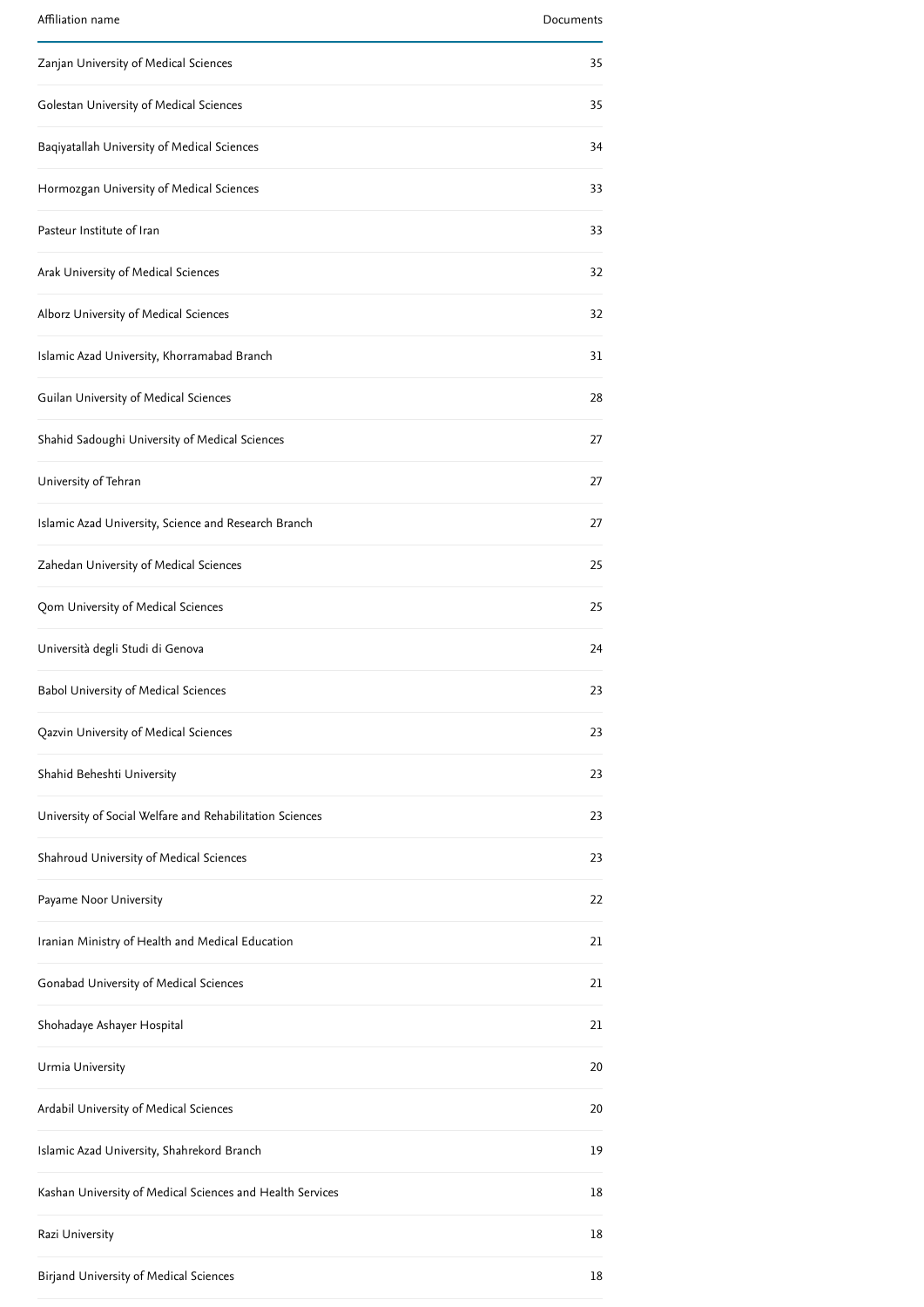| Affiliation name                                                                                                                                | Documents |
|-------------------------------------------------------------------------------------------------------------------------------------------------|-----------|
| Semnan University of Medical Sciences                                                                                                           | 18        |
| Iranian Academic Center for Education, Culture and Research                                                                                     | 16        |
| Aja University of Medical Sciences                                                                                                              | 16        |
| Research Center for Social Determinants of Health, Research Institute for Endocrine Sciences,<br>Shahid Beheshti University of Medical Sciences | 16        |
| Rafsanjan University of Medical Sciences                                                                                                        | 15        |
| Shahid Bahonar University of Kerman                                                                                                             | 15        |
| Yasuj University of Medical Sciences                                                                                                            | 15        |
| Maragheh University of Medical Sciences                                                                                                         | 15        |
| Islamic Azad University, Arak Branch                                                                                                            | 14        |
| Alborz University of Medical Sciences, Non-communicable Diseases Research Center                                                                | 14        |
| Asadabad School of Medical Sciences                                                                                                             | 13        |
| University of Tabriz                                                                                                                            | 13        |
| Erasmus University Medical Center                                                                                                               | 13        |
| Abadan University of Medical Sciences                                                                                                           | 13        |
| Universidade do Porto                                                                                                                           | 12        |
| The University of Adelaide                                                                                                                      | 12        |
| Harvard University                                                                                                                              | 12        |
| Namazi Hospital                                                                                                                                 | 12        |
| Karolinska Institutet                                                                                                                           | 12        |
| University of Washington, Seattle                                                                                                               | 12        |
| London School of Hygiene & Tropical Medicine                                                                                                    | 12        |
| Dezful University of Medical Sciences                                                                                                           | 12        |
| Indian Institute of Public Health                                                                                                               | 11        |
| Society for Health and Demographic Surveillance                                                                                                 | 11        |
| Johns Hopkins University                                                                                                                        | 11        |
| University of Lagos                                                                                                                             | 11        |
| Università degli Studi di Catania                                                                                                               | 11        |
| The University of British Columbia                                                                                                              | 11        |
| University of KwaZulu-Natal                                                                                                                     | 11        |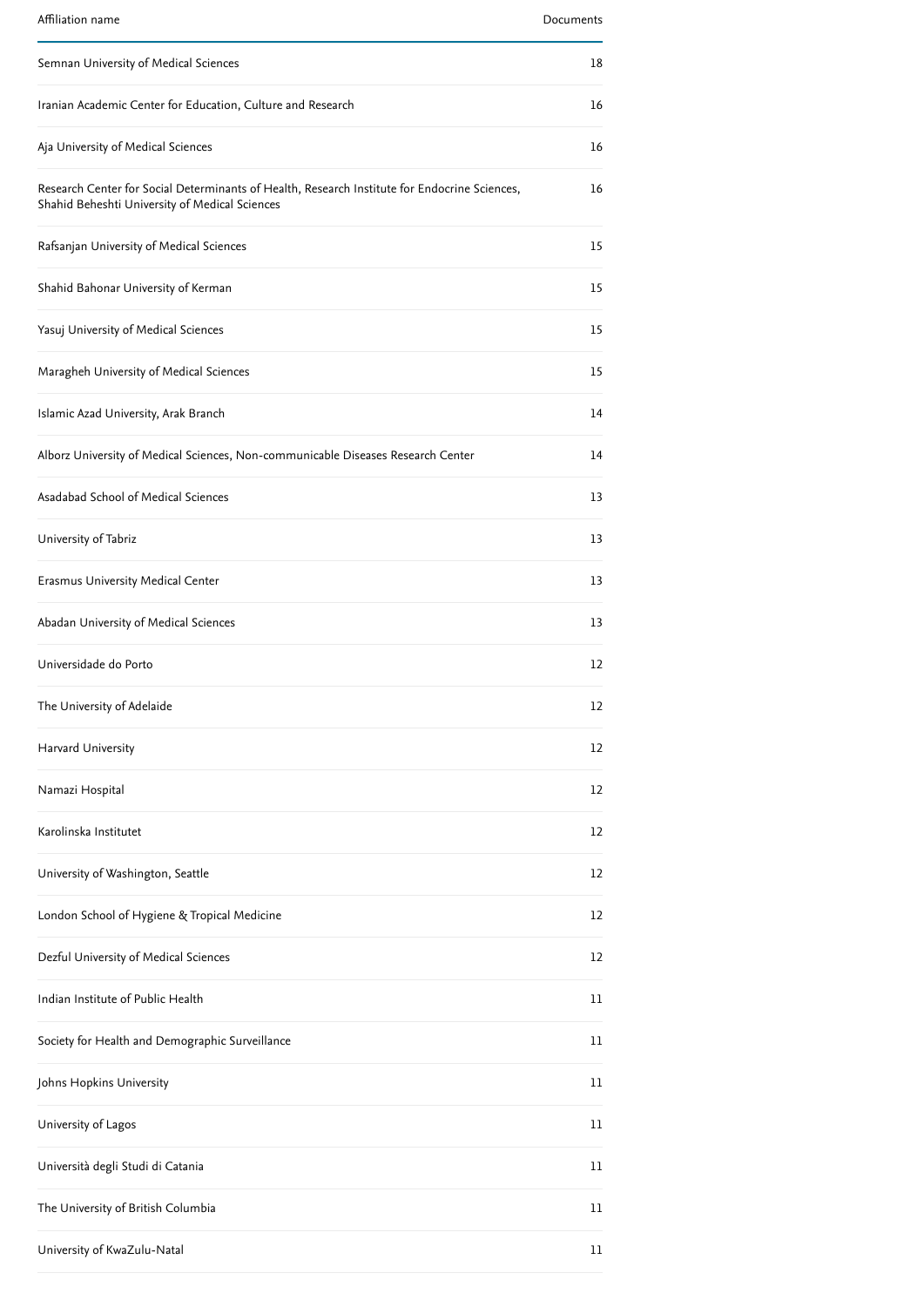| Affiliation name                                                    | Documents |
|---------------------------------------------------------------------|-----------|
| Ahmadu Bello University                                             | 11        |
| Tampereen Yliopisto                                                 | 11        |
| Seoul National University                                           | 11        |
| Universität Bielefeld                                               | 11        |
| University of Toronto                                               | 11        |
| Universität Heidelberg                                              | 11        |
| Western Sydney University                                           | 11        |
| National Research University Higher School of Economics             | 11        |
| Taipei Medical University                                           | 11        |
| UCL                                                                 | 11        |
| Utkal University                                                    | 11        |
| University of Alabama at Birmingham                                 | 11        |
| Aarhus Universitet                                                  | 11        |
| University of Alberta                                               | 11        |
| University of Western Australia                                     | 11        |
| Griffith University                                                 | 11        |
| Jordan University of Science and Technology                         | 11        |
| University of Belgrade                                              | 11        |
| University of Peradeniya                                            | 11        |
| Addis Ababa University                                              | 11        |
| Haramaya University                                                 | 11        |
| Hanoi Medical University                                            | 11        |
| University of the Philippines Manila                                | 11        |
| University of Cape Coast Ghana                                      | 11        |
| Institute for Health Metrics and Evaluation                         | 11        |
| Mekelle University                                                  | 11        |
| Federal Institute for Population Research                           | 11        |
| Mizan-Tepi University                                               | 11        |
| Drug Applied Research Center, Tabriz University of Medical Sciences | 11        |
| Duy Tan University                                                  | 11        |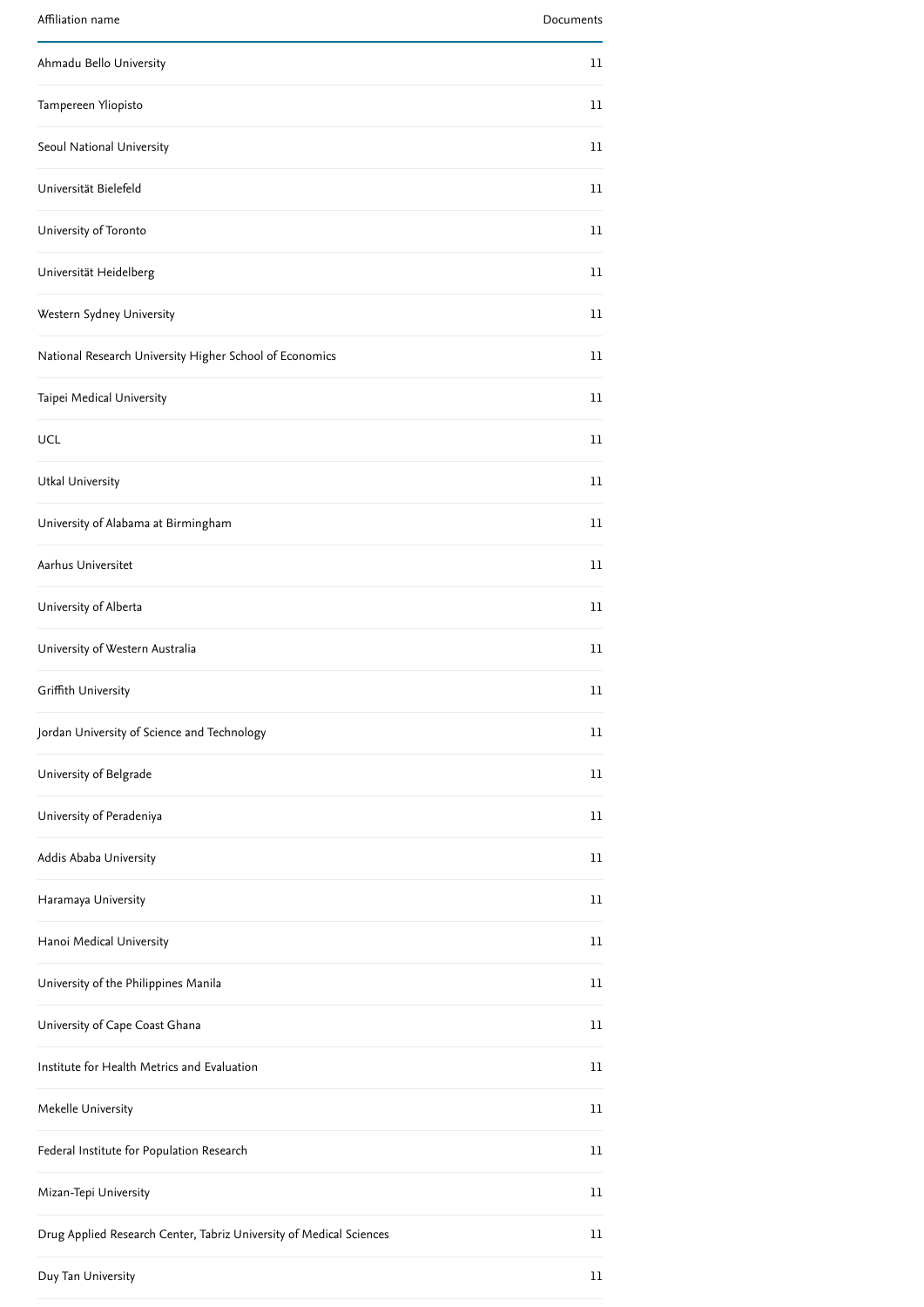| Affiliation name                                         | Documents |
|----------------------------------------------------------|-----------|
| St. Paul's Hospital Millennium Medical College           | 10        |
| West Virginia Bureau for Public Health                   | 10        |
| Mufti Mehmood Memorial Teaching Hospital                 | 10        |
| Nishtar Medical University                               | 10        |
| Contech School of Public Health                          | 10        |
| Postgraduate Institute of Medical Education and Research | 10        |
| Jackson State University                                 | 10        |
| Case Western Reserve University                          | 10        |
| University of Cape Town                                  | 10        |
| International Medical University                         | 10        |
| Universiteit Stellenbosch                                | 10        |
| Universitat de Barcelona                                 | 10        |
| Kyung Hee University                                     | 10        |
| Comenius University                                      | 10        |
| McGill University                                        | 10        |
| University of Valencia                                   | 10        |
| Helsingin Yliopisto                                      | 10        |
| Universidade Federal de Sergipe                          | 10        |
| <b>REQUIMTE</b>                                          | 10        |
| Ohio State University                                    | 10        |
| Marshall University                                      | 10        |
| Mayo Clinic                                              | 10        |
| University of Auckland                                   | 10        |
| The University of Hong Kong                              | 10        |
| National Institutes of Health, Bethesda                  | 10        |
| Universidade Federal do Rio Grande do Sul                | 10        |
| La Trobe University                                      | 10        |
| Charles R. Drew University of Medicine and Science       | 10        |
| University of California, Irvine                         | 10        |
| Northwestern University                                  | 10        |